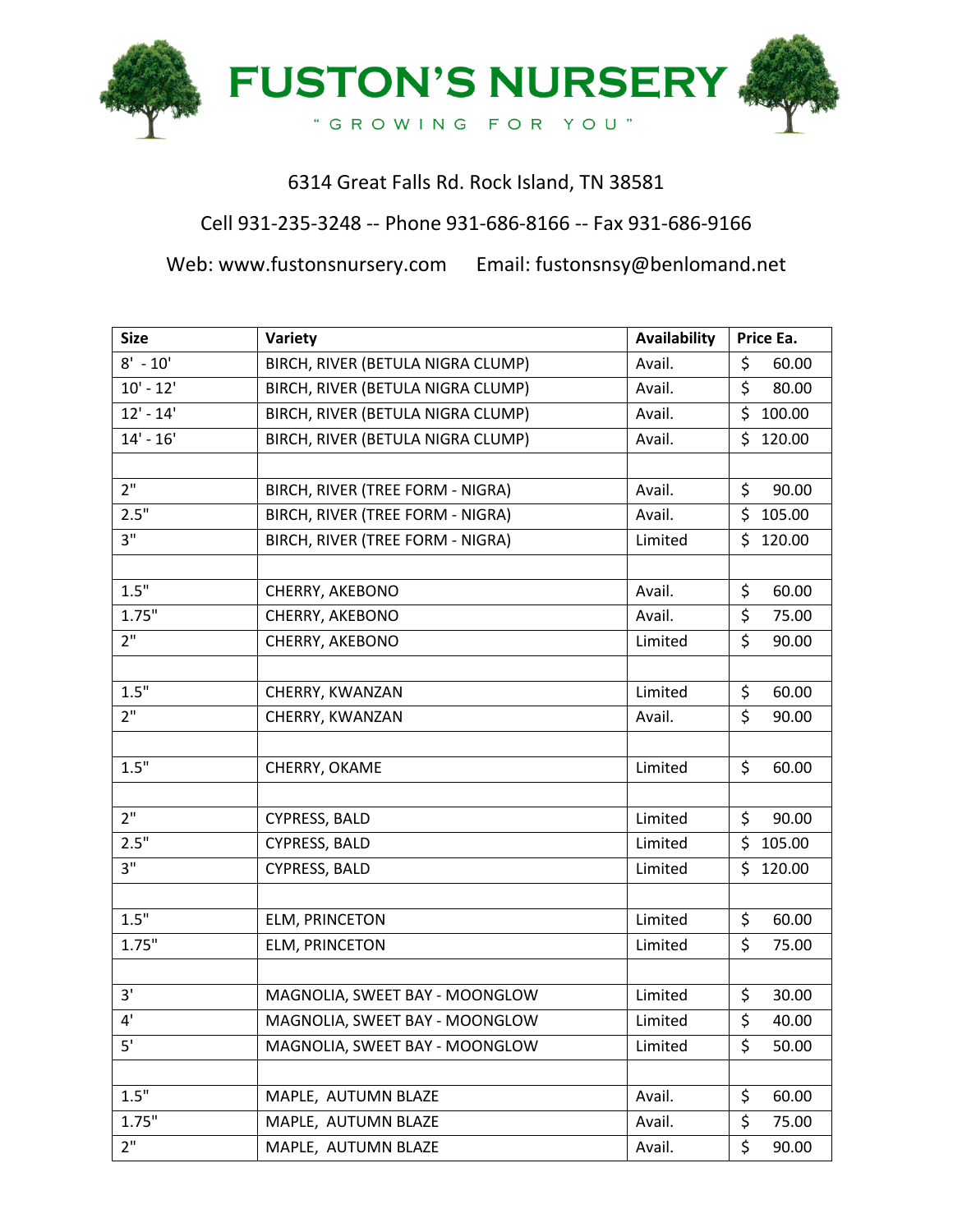| 2.5"            | MAPLE, AUTUMN BLAZE    | Avail.  | \$105.00     |
|-----------------|------------------------|---------|--------------|
| $3^{\circ}$     | MAPLE, AUTUMN BLAZE    | Limited | \$<br>120.00 |
|                 |                        |         |              |
| 1.5"            | MAPLE, BRANDYWINE      | Limited | \$<br>60.00  |
| 1.75"           | MAPLE, BRANDYWINE      | Avail.  | \$<br>75.00  |
| 2 <sup>11</sup> | MAPLE, BRANDYWINE      | Avail.  | \$<br>90.00  |
| 2.5"            | MAPLE, BRANDYWINE      | Avail.  | \$105.00     |
|                 |                        |         |              |
| 1.5"            | MAPLE, OCTOBER GLORY   | Avail.  | \$<br>60.00  |
| 1.75"           | MAPLE, OCTOBER GLORY   | Avail.  | \$<br>75.00  |
| 2"              | MAPLE, OCTOBER GLORY   | Avail.  | \$<br>90.00  |
| 2.5"            | MAPLE, OCTOBER GLORY   | Avail.  | \$105.00     |
|                 |                        |         |              |
| 1.5"            | MAPLE, RED             | Limited | \$<br>60.00  |
|                 |                        |         |              |
| 1.5"            | MAPLE, SUN VALLEY      | Avail.  | \$<br>60.00  |
| 1.75"           | MAPLE, SUN VALLEY      | Avail.  | \$<br>75.00  |
| 2"              | MAPLE, SUN VALLEY      | Avail.  | \$<br>90.00  |
|                 |                        |         |              |
| 1.5"            | OAK, PIN               | Avail.  | \$<br>60.00  |
| 1.75            | OAK, PIN               | Avail.  | \$<br>75.00  |
| 2 <sup>11</sup> | OAK, PIN               | Avail.  | \$<br>90.00  |
| 2.5"            | OAK, PIN               | Limited | \$<br>105.00 |
|                 |                        |         |              |
| 1.5"            | OAK, SHUMARDII         | Limited | \$<br>60.00  |
|                 |                        |         |              |
| 1.5"            | OAK, WILLOW            | Avail   | \$<br>60.00  |
| 1.75            | OAK, WILLOW            | Avail   | \$<br>75.00  |
| 2"              | OAK, WILLOW            | Avail   | \$<br>90.00  |
| 2.5"            | OAK, WILLOW            | Limited | \$105.00     |
|                 |                        |         |              |
| 2 <sup>''</sup> | PEAR, ARISTOCRAT       | Limited | \$<br>75.00  |
| 2.5"            | PEAR, ARISTOCRAT       | Limited | \$<br>90.00  |
|                 |                        |         |              |
| 1.5"            | PEAR, BRADFORD         | Limited | \$<br>45.00  |
| 1.75"           | PEAR, BRADFORD         | Limited | \$<br>60.00  |
| 3"              | PEAR, BRADFORD         | Limited | \$<br>110.00 |
|                 |                        |         |              |
| 1.5"            | PEAR, CLEVELAND SELECT | Avail.  | \$<br>45.00  |
| 1.75"           | PEAR, CLEVELAND SELECT | Avail.  | \$<br>60.00  |
| 2 <sup>11</sup> | PEAR, CLEVELAND SELECT | Avail.  | \$<br>75.00  |
| 2.5"            | PEAR, CLEVELAND SELECT | Limited | \$<br>90.00  |
|                 |                        |         |              |
| $1.5"$          | POPULAR, TULIP         | Avail.  | \$<br>60.00  |